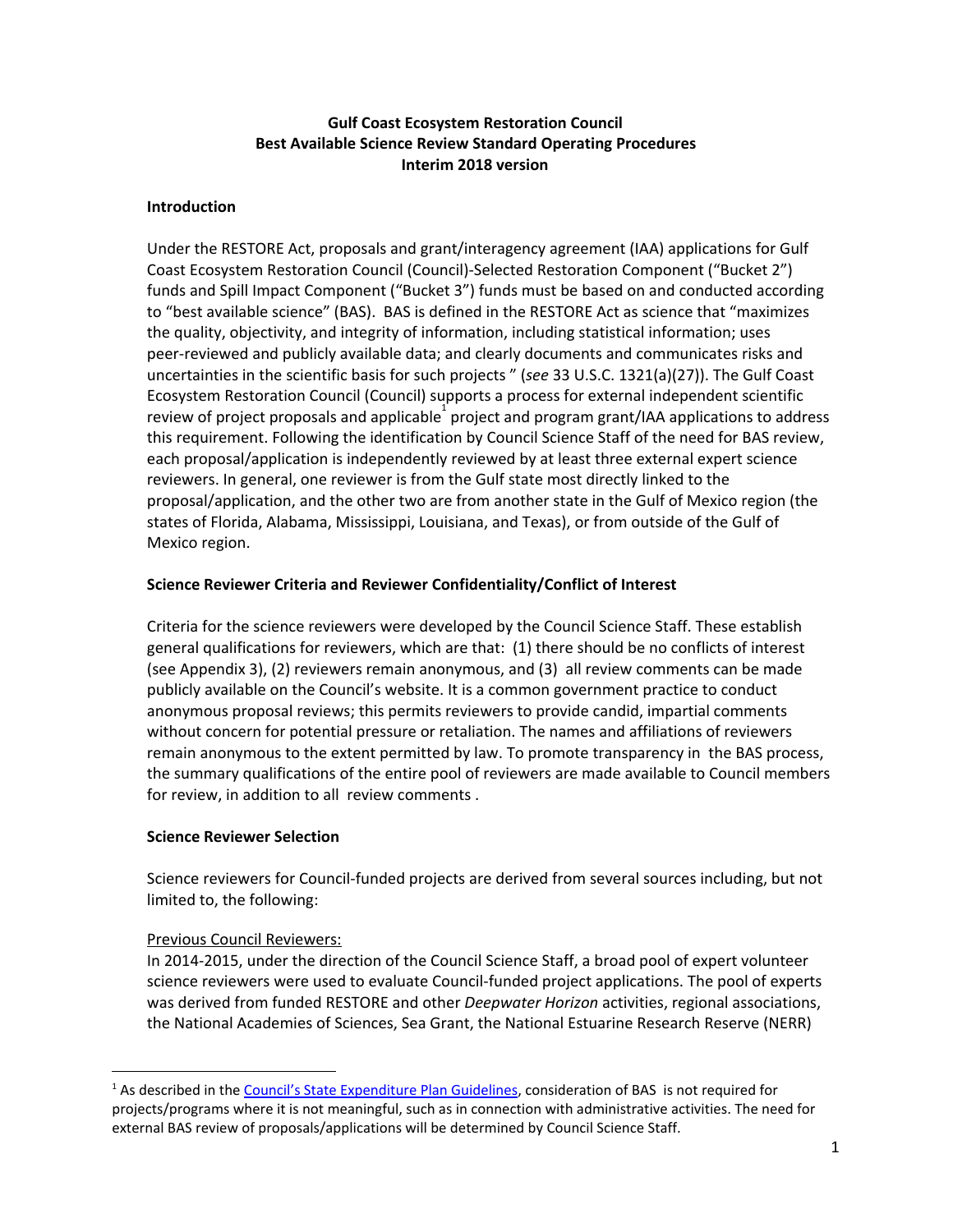System, National Estuary Programs, the Gulf of Mexico Alliance, numerous universities nationwide, and public websites.

## New Reviewers:

In 2017, the Council contracted with the Gulf of Mexico Alliance (GOMA) and the Gulf of Mexico University Research Collaborative (GOMURC) to identify and solicit additional science evaluations for Council-funded projects funded under Buckets 2 and 3.

## Process for New Reviewers:

An invitation letter to become a science reviewer along with an application (Appendix 1) is distributed to GOMA and GOMURC's network of contacts and universities, regional restoration organizations in the Gulf, regional non-governmental organization (NGO) scientists, and Council contacts. This generates a pool of potential reviewers (categorized by disciplinary expertise) that is stored in the Council's database for consideration for project reviews as needed. Under Bucket 2, reviewers are generally selected and assigned as the Council develops new and updated funded priority lists (FPLs). Under Bucket 3, since states submit projects for review on a rolling basis, reviewers are selected and assigned as the need arises.

GOMURC staff identify at least three potential reviewers for each specific project based on a thorough review of the proposal's or application's scope, outcomes, and referenced literature. Once reviewers are identified, GOMURC staff submit the reviewer nominees for review by GOMA staff and the Council Science Staff for checks on conflicts of interest, qualifications, and approval. If GOMA staff or Council Science Staff indicate any issues with reviewer nominees , replacement/alternative reviewer(s) are identified as soon as possible and again receive final approval by the Council Science Staff.

General criteria used to guide identification of three reviewer nominees per project include:

- Professional qualifications including relevant advanced degrees and/or professional experience and skills related to science and restoration.
- Disciplinary expertise appropriate for proposed project scope and objectives.
- Diversity of reviewers from in-state, region, and outside the Gulf region.
- No conflicts of interest.

GOMURC staff notify selected reviewers individually via email to confirm interest and availability to conduct the reviews (Appendix 2), and send a Reviewer Application if they have not yet completed one (Appendix 1). The reviewer must complete a second check for conflicts of interest once they have reviewed an executive summary of the project description.

## **External Reviewer Guidance and Process**

Once reviewers are approved, they are individually trained with a live or recorded webinar that explains the Council's overall project review process, the reviewer's role in the BAS review process, how to identify conflicts of interest, and what their obligations are as a reviewer (anonymity, confidentiality, timeline and paperwork requirements for completion and payment). The webinar provides an opportunity to answer questions about the process before the reviewer begins their review. The webinar emphasizes that the evaluation is not a National Science Foundation-style evaluation where the project will be scored according to merit, but rather a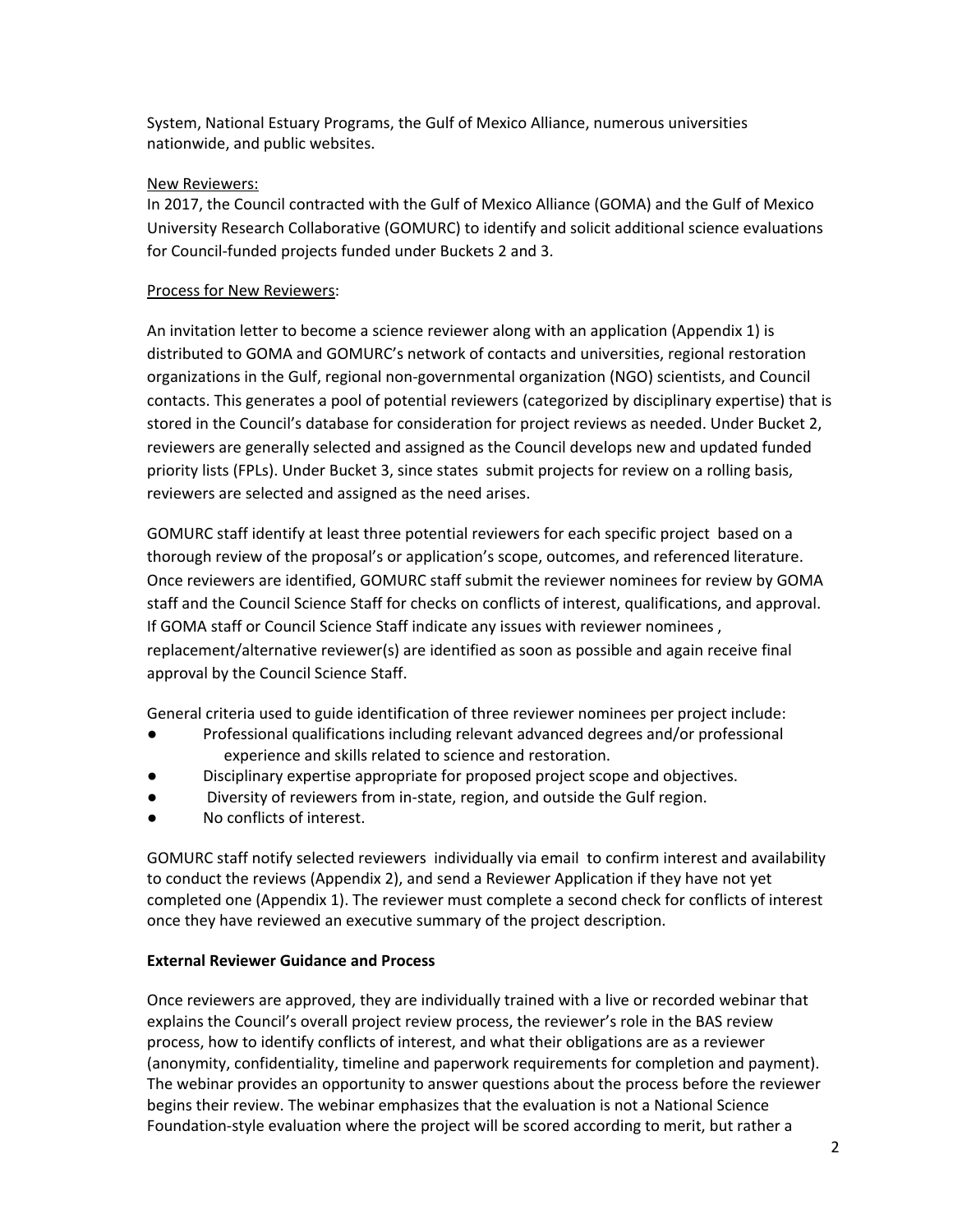more qualitative review to identify weaknesses in technical approach or methods or other deficiencies. An overview of the Science Evaluation form (Appendix 4) highlights that the form can accommodate all relevant comments since the form includes text boxes that allow reviewers to include all their comments, in addition to containing specific questions to answer . The webinar informs reviewers that their names and affiliations will be anonymous, but that the content of their reviews may be posted verbatim to the Council website. Participants are encouraged to contact GOMA or GOMURC staff at any time with any additional process questions; however, staff are unable to address any subject-matter content questions in connection with the proposal/application. Reviewers are asked to note any questions they may have on proposals/applications in the comments section of their review forms.

When reviewers have completed the training, they must sign the Conflict of Interest Disclosure and the Training Verification form (Appendix 3) to certify they are conflict-free and understand their responsibilities as a reviewer. Reviewers must submit all signed forms to GOMURC staff. Once all required forms are received, reviewers are provided with all project documentation (complete project description, budget, and other supplemental information) and the review form (Appendix 4). A reviewer's completion of the training and submission of all required forms starts the clock on the two-week window the reviewer is given to complete the reviews.

During the review process, GOMURC staff remind reviewers of upcoming deadlines, works with reviewers to answer process questions, ensures reviews are completed, and reassigns reviews as needed in the case that a reviewer cannot complete their assignment as planned. Upon GOMURC's receipt of completed and approved reviews, reviewers submit payment forms directly to GOMA for processing.

Once all three reviews are complete, a separate one page summary (MS Word document) of the three reviews is generated by GOMURC staff that highlights where reviewers agreed or disagreed on elements of the project, using supporting quotes where relevant to underscore particular concerns. Names, along with other potentially identifying information, are removed from the forms by GOMURC staff. Reviewers are only contacted in cases where there is a need to clarify review content. For example, if a quote used in a review is potentially unclear, a reviewer could be asked if they are comfortable with the quote as-is or if they want it modified. If no reply is provided to the question, it is assumed that the reviewer is comfortable with the statement as-is, and no modification is needed. Reviews are then locked as no-longer-fillable PDF forms. The full content of the reviews, excepting reviewer-identifying information, and the one-page summary are provided to the Council Science Staff and may be made publicly available in their entirety on the Council's website.

#### **Council Staff Summary Review Process**

Based upon the external reviews and summary review document from GOMURC staff, Council Science Staff will complete a BAS assessment through the Council's Restoration Assistance and Awards Management System (RAAMS), and provide the summary review document to the applicant. If appropriate, Council Science Staff will request applicants to respond to the summarized comments in a BAS Review Comment Response Document. Council Science Staff will review this Response Document internally and work with applicants to provide final BAS approval for the proposal or application.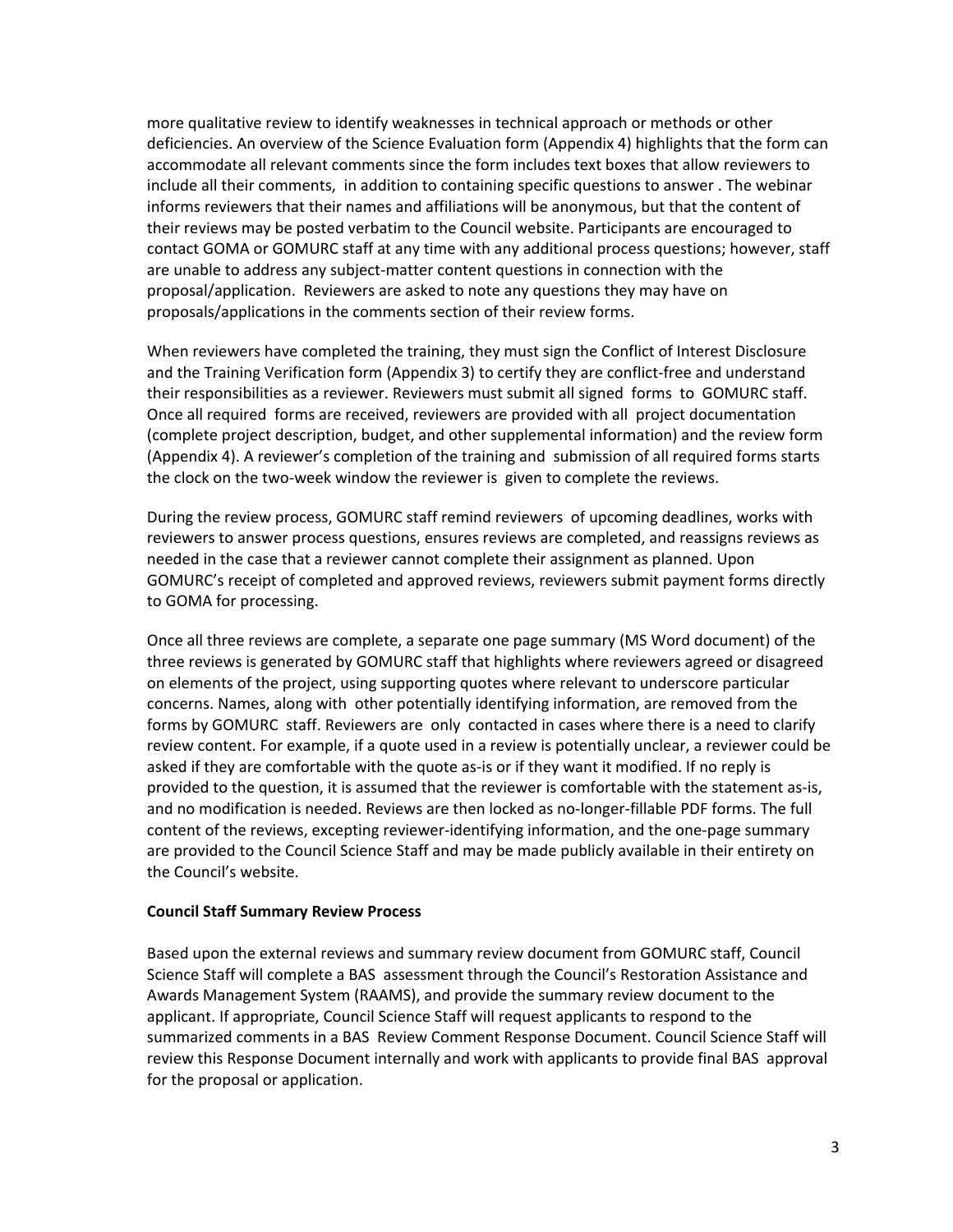#### **Appendix 1: Potential Reviewer Solicitation Email and application form**

Dear Colleague,

We invite you to engage in the independent science review of Gulf of Mexico ecosystem restoration projects and programs being considered for funding by the Gulf Coast Ecosystem Restoration Council (Council), which is an independent Federal entity established under the Resources and Ecosystems Sustainability, Tourist Opportunities, and Revived Economies of the Gulf Coast States Act (RESTORE Act) (33 U.S.C. 1321(t) and note).

The Gulf of Mexico Alliance (GOMA) and Gulf of Mexico University Research Collaborative (GOMURC) have contracted with the Council to conduct scientific reviews of projects and programs funded under the RESTORE Act Council-funded Restoration and Spill Impact Components (for more see information on the Components, see

http://www.gulfofmexicoalliance.org/learn-more/gulf-restoration/#RESTORE). The Council is charged with using a portion of these funds to implement priority restoration projects and programs across the Gulf that are based on the best available science (BAS).

Accordingly, we seek reviewers to conduct independent, anonymous, and unbiased science reviews of proposed restoration projects and programs. Each proposal will be reviewed by three independent experts. We expect proposals to range in size and amount requested. Approved reviewers will need to complete their review within two weeks to receive a stipend of \$500 per review.

Final selection and assignment of reviewers will be based on qualifications and lack of conflicts of interest, to be confirmed prior to review assignments. Desired qualifications include:

- academic and/or professional experience related to science and restoration,
- relevant advanced degrees, and
- experience derived from on-the-ground implementation of coastal restoration projects and programs.

Potential reviewers are not automatically disqualified from becoming a reviewer if participating on a proposal with a Council Member or if there may be some other potential conflict of interest. The Council has a clear conflict of interest policy and we will address such issues when assigning proposals to reviewers. Also, please note that the identities of reviewers will not be disclosed to Council members or the general public. The content of reviews will be available to Council members and possibly to the general public; however, the names and affiliations of reviewers will remain anonymous.

We expect to receive projects and programs for review from the Council intermittently over the next three years. Potential reviewers will be added to our database and contacted as these requests are processed, so we will be in touch as needed. Prior to distribution of projects and programs for review, we will host a webinar to orient reviewers on the background, process, and expectations for the review.

If you are interested in serving as a reviewer, please complete the attached application form. Return the form via email with your Curriculum Vitae to GOMURC@usf.edu. Please put "BAS Reviewer Application" in the subject line of your return email. We will confirm receipt. We also appreciate your help in building this review community by forwarding this application to other qualified individuals.

Thanks for your consideration of this request. If you have questions on any of this, please contact Cara Cooper at [caracooper@usf.edu](mailto:caracooper@usf.edu).

Respectfully, Cara Cooper, Coordinator, Gulf of Mexico University Research Collaborative (GOMURC)

cc: Laura Bowie, Director, GOMA Jessica Henkel, Science Advisor, RESTORE Council